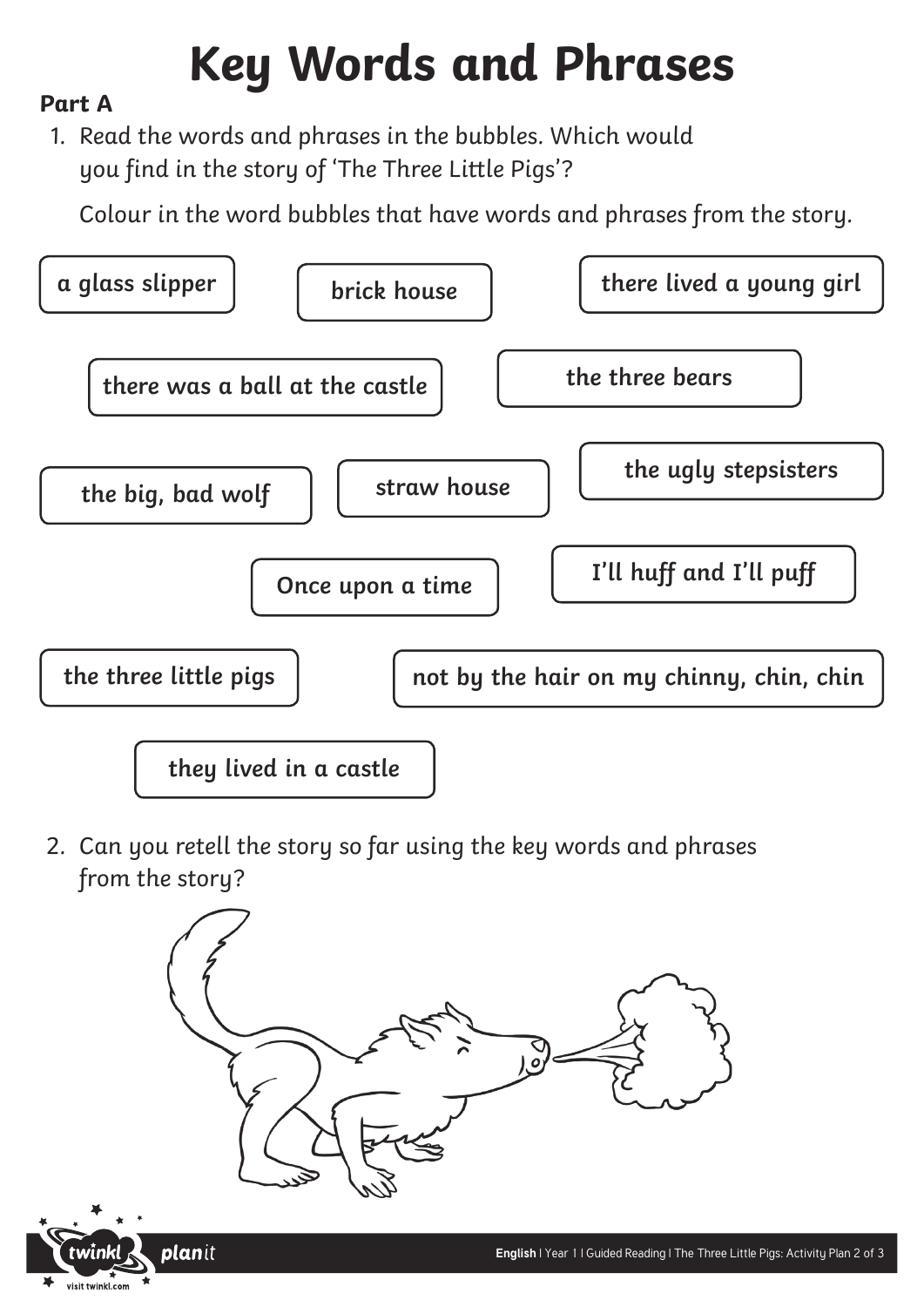# **Key Words and Phrases**

### **Part B**

Which of the following key words and phrases are from the story of 'The Three Little Pigs'?

| once upon a time         | brick house                              |
|--------------------------|------------------------------------------|
| there lived a young girl | straw house                              |
| they lived in a castle   | there was a ball at the castle           |
| the big, bad wolf        | I'll huff and I'll puff                  |
| a glass slipper          | not by the hair on my chinny, chin, chin |
| the three bears          | the ugly stepsisters                     |
| the three little pigs    |                                          |

Use some of the key words or phrases from the story to write about what is happening in the following picture.

 $\mathcal{L}$ 

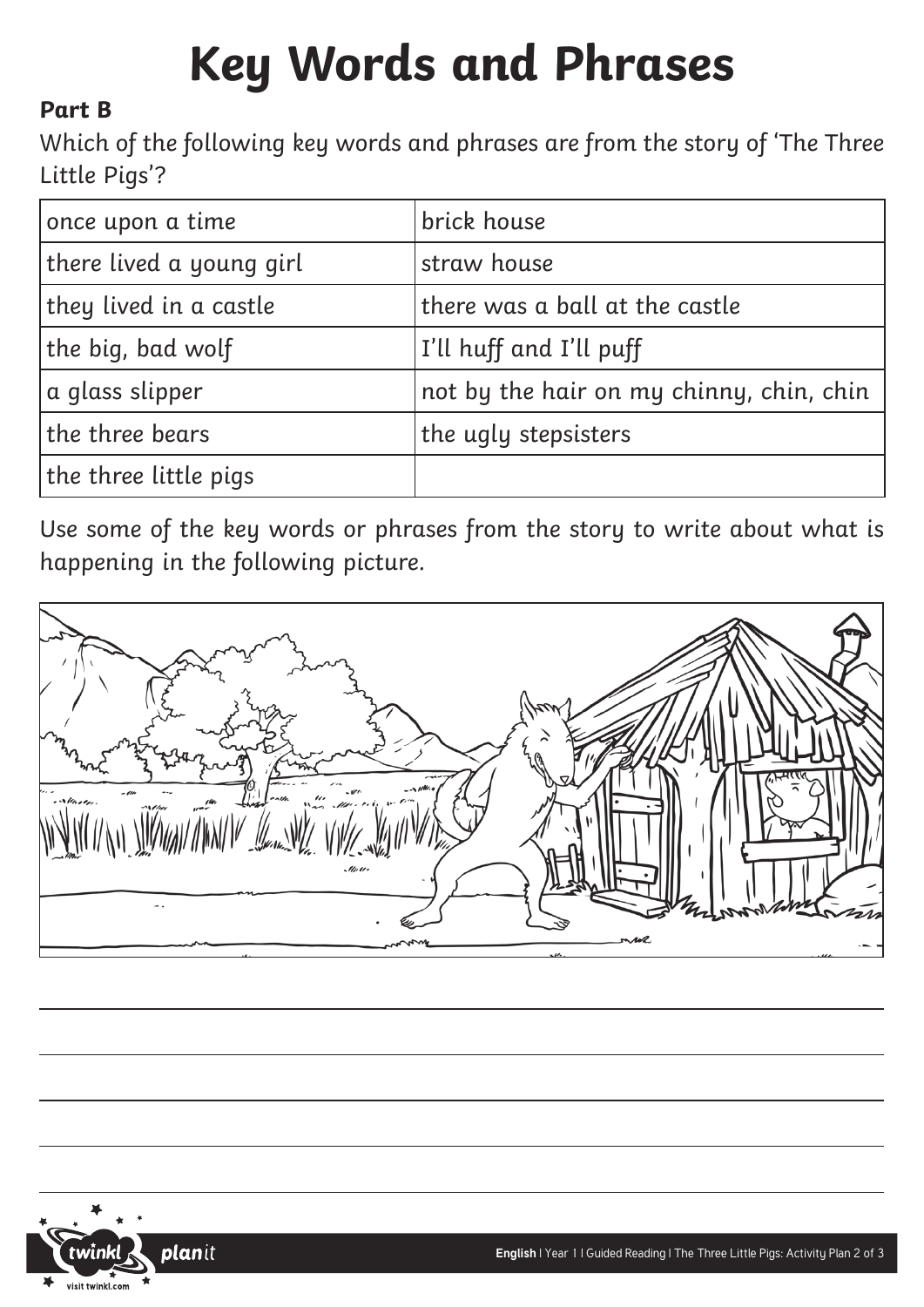**Challenge Task**

Choose another traditional tale that you know of. Can you write a list of the key words or phrases that are used in that story?